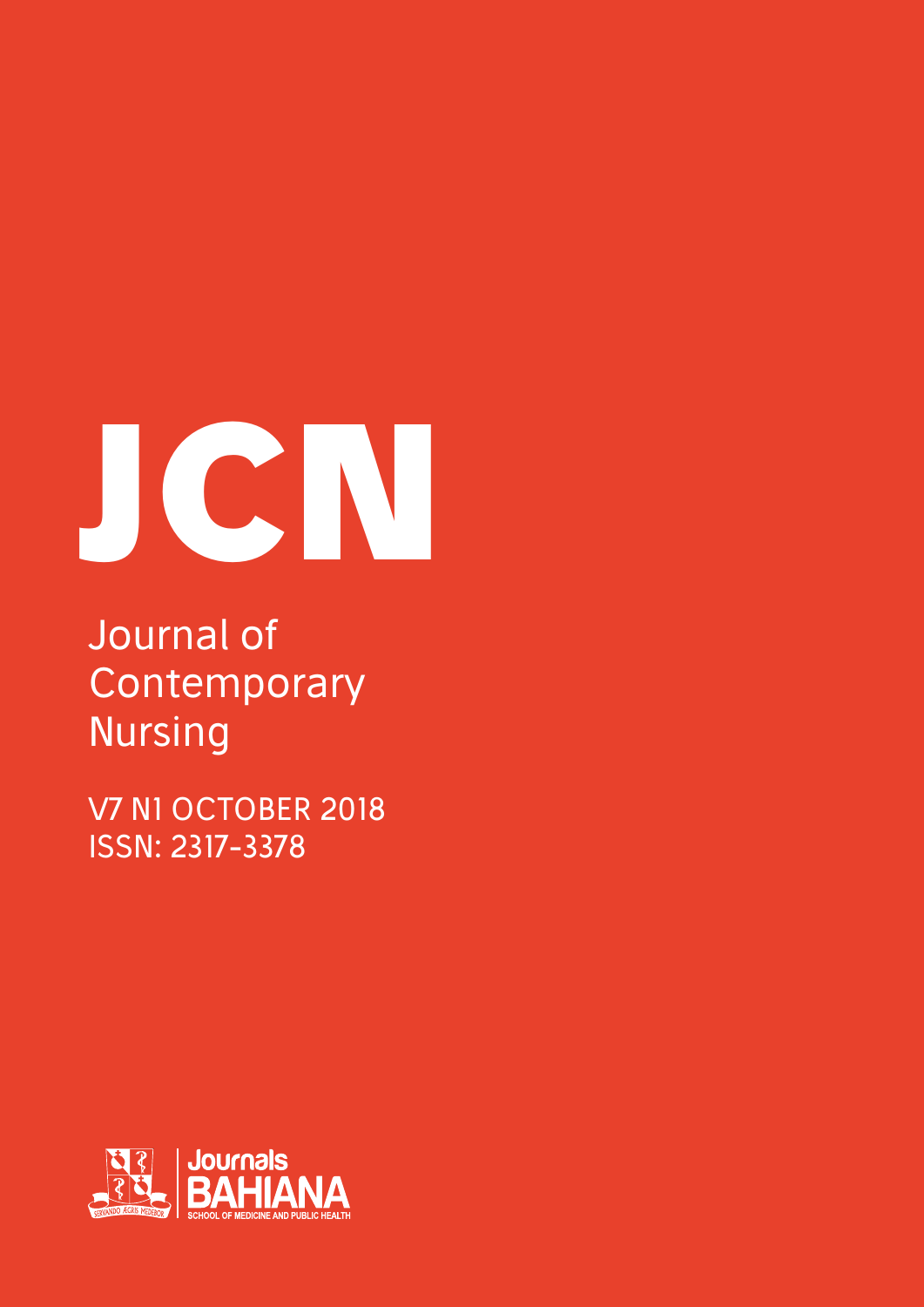Catalog Card elaborated by the Integrated Library System

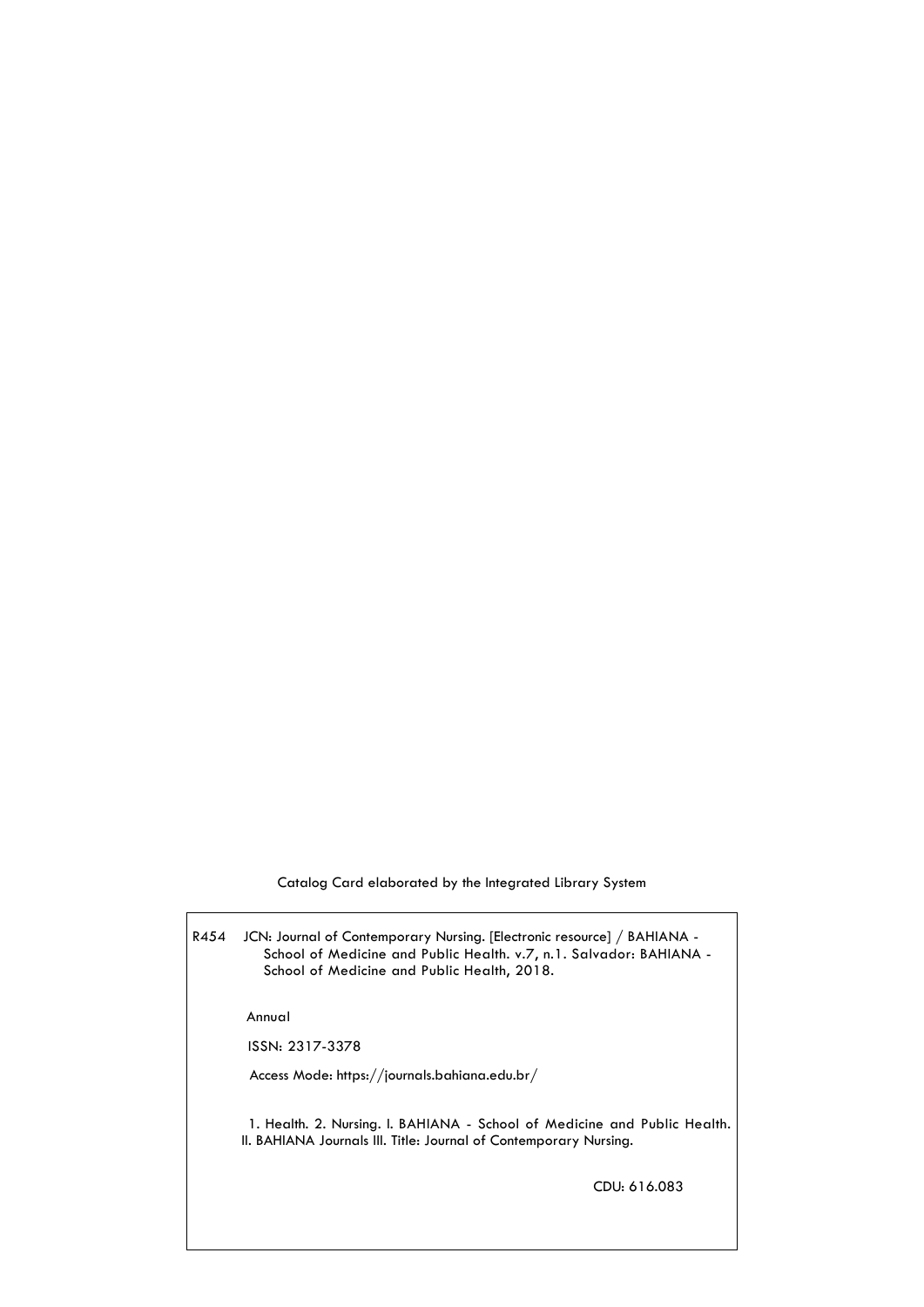### **Masthead**

#### **Journal of Contemporary Nursing. 2018;7(1).**

#### **Scientific Editors**

Gilmara Ribeiro Santos Rodrigues, BAHIANA/UFBA, Brazil Maria Thaís de Andrade Calasans, BAHIANA, Brazil

#### **Editorial Board**

Alba Maria Bomfim de França, UNCISAL/UNIT/AL, Brazil Anahí Sy, UNLA, Argentina Jorge Clarêncio Souza Andrade, BAHIANA, Brazil Jovânia Silva, UFAL, Brazil Maria de Lourdes de Freitas Gomes, BAHIANA, Brazil Maria Emilia Santos Pereira Ramos, BAHIANA, Brazil Mary Gomes Silva, BAHIANA, Brazil Miriam Del Transito Galván, UNLA, Argentina Ramón Aristides Alvarez, UNLA, Argentina Silvia Noemí Cárcamo, UNLA, Argentina Tânia Christiane Ferreira Bispo, UNEB/UNIJORGE, Brazil Tércio Carneiro Ramos, BAHIANA, Brazil

#### **Ad hoc peer reviewes who participated in this edition**

Gilmara Rodrigues, BAHIANA/UFBA, Brazil João de Deus Barreto Segundo, BAHIANA, Brazil Jorge Clarêncio Souza Andrade, BAHIANA, Brazil Maria do Carmo Haddad, UEL, Brazil Maria Emilia Ramos, BAHIANA, Brazil Nayara Araújo dos Reis, USP - RP, Brazil Tércio Carneiro Ramos, BAHIANA, Brazil Virginia Ramos, UFBA, Brazil

The Journal of Contemporary Nursing (JCN) is an Open Access Journal published to serve the international scientific community by providing high quality scientifically accurate original research reports, therefore it applies no article processing charge of any kind.

It is assumed that by submitting an article, the author is recognized as having the copyright to it and allows its free use by readers, and it can, in addition to being read, be downloaded, copied, distributed and printed.

The authors are responsible for content, spelling, grammar and punctuation.

#### **Corresponding address:**

BAHIANA - School of Medicine and Public Health Scientific Communications Unit - SCU Dom João VI Av., 275, Brotas ZIP Code: 40290-000 (55 71) 3276-8246

This publication is sponsored by